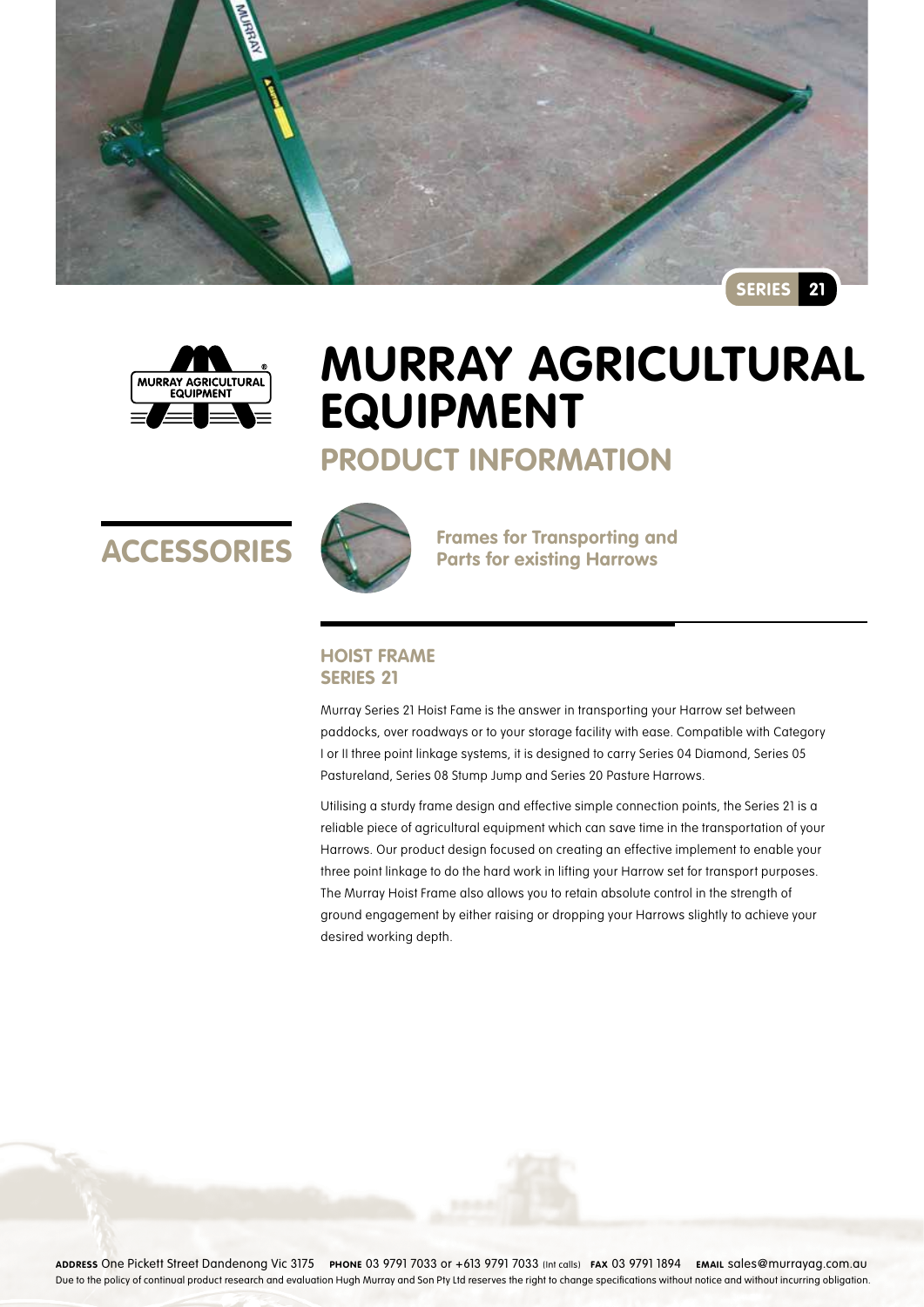# **CULTIVATION**

### **Series 08 Stump Jump**

### **Coverage**

|                    | <b>LIFT TYPE</b> |       |       |        |
|--------------------|------------------|-------|-------|--------|
| No. of Sections    | 2                | 3     | Δ     | 5      |
| Model No           | 8028             | 8029  | 8030  | 8031   |
| Coverage (m)       | 1.72             | 2.59  | 3.45  | 4.31   |
| Coverage (ft' in") | 5'8''            | 8'6'' | 11'4" | 14'2'' |
| Weight (kg)        | 152              | 204   | 272   | 349    |

## **Series 04 Diamond**

### **Coverage**

|                    | <b>LIFT TYPE</b> |      |        |        |  |
|--------------------|------------------|------|--------|--------|--|
| No. of Sections    | 2                | 3    | 4      | 5      |  |
| Model No           | 4029             | 4030 | 4031   | 4005   |  |
| Coverage (m)       | 2.03             | 3.04 | 4.06   | 5.08   |  |
| Coverage (ft' in") | 6'8''            | 10'  | 13'4'' | 16'8'' |  |
| Weight (kg)        | 118              | 164  | 206    | 268    |  |

**Address** One Pickett Street Dandenong Vic 3175 **Phone** 03 9791 7033 or +613 9791 7033 (Int calls) **Fax** 03 9791 1894 **Email** sales@murrayag.com.au Due to the policy of continual product research and evaluation Hugh Murray and Son Pty Ltd reserves the right to change specifications without notice and without incurring obligation.